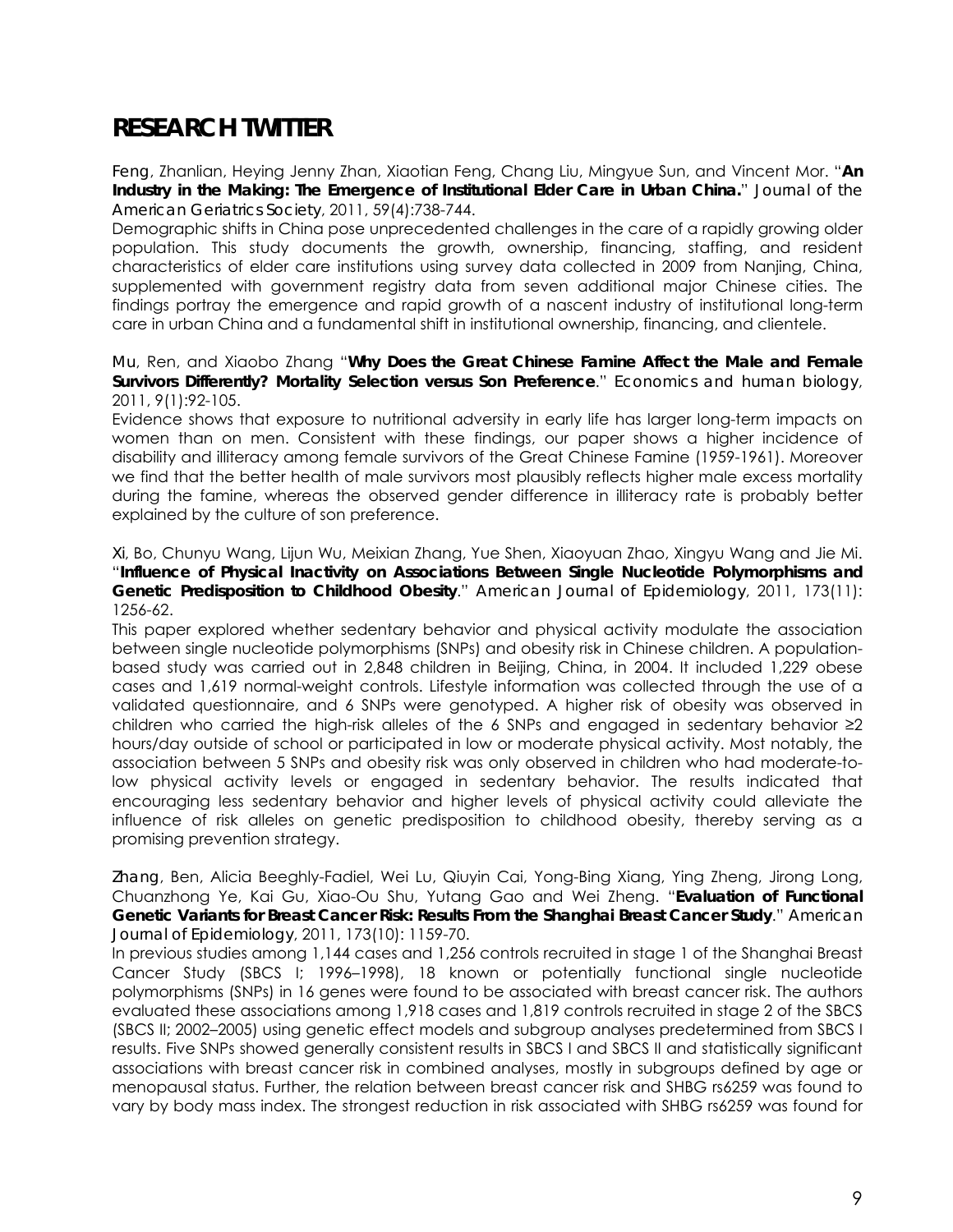lean postmenopausal minor allele carriers. This biologically plausible and highly significant finding provides strong evidence for a true association among Asian women.

*Shrubsole*, Martha J., Xiao Ou Shu, Hong-Lan Li, Hui Cai, Gong Yang, Yu-Tang Gao, Jin Gao and Wei Zheng. "**Dietary B Vitamin and Methionine Intakes and Breast Cancer Risk Among Chinese Women.**" *American Journal of Epidemiology*, 2011, 173(10): 1171-82.

Methionine, folate, vitamin B6, vitamin B12, niacin, and riboflavin intakes may be related to breast carcinogenesis. These associations may vary by breast cancer type. Using the prospective cohort Shanghai Women's Health Study (1997–2008), the authors evaluated baseline dietary intake of these factors and breast cancer risk and whether the associations varied by menopausal status and estrogen receptor (ER) and progesterone receptor (PR) status. They estimated associations using hazard ratios and 95% confidence intervals from Cox proportional hazards regression models and stratified analyses by menopausal status and ER/PR status. For postmenopausal women, dietary intakes of methionine and B vitamins were not associated with breast cancer risk. For premenopausal women, higher intake of folate was associated with decreased breast cancer risk. Only niacin intake was associated with ER+/PR+ breast cancer risk. Findings support the hypothesis that high folate intake may reduce breast cancer risk and that the association may vary by menopausal and ER/PR status.

*Lin*, Sihao, Xiaorong Wang, Ignatius Tak Sun Yu, Wenjuan Tang, Jianying Miao, Jin Li, Siying Wu, and Xing Lin. "**Environmental Lead Pollution and Elevated Blood Lead Levels Among Children in a Rural Area of China**." *American Journal of Public Health*, 2011, 101(5): 834-41.

This study focused on environmental lead pollution and its impact on children's blood lead levels (BLLs) in a rural area of China. It examined 379 children younger than 15 years living in 7 villages near lead mines and processing plants in 2007, along with a control group of 61 children from another village. It followed approximately 86% of the children who had high BLLs (> 15 µg/dL) for 1 year. It found that lead concentrations in soil and household dust were much higher in polluted villages than in the control village, and more children in the polluted area than in the control village had elevated BLLs. Further, increased BLL was independently associated with environmental lead levels. This study concluded that the lead industry caused serious environmental pollution that led to high BLLs in children living nearby.

*Li*, Qing and Louis G. Keith. "**The Differential Association between Education and Infant Mortality by Nativity Status of Chinese American Mothers: A Life-Course Perspective**." *American Journal of Public Health*, 2011, 101(5): 899-908.

This paper investigated whether the association between maternal achieved status (education) and infant mortality differed by maternal place of origin (nativity) over the life course of Chinese Americans. It conducted a population-based cohort study of singleton live births to US-resident Chinese American mothers using National Center for Health Statistics 1995 to 2000 linked live birth and infant death cohort files. It performed Cox proportional hazards regressions of infant mortality. This paper found significant nativity-by-education interaction via stratified analyses and testing interaction terms and substantial differentials in infant mortality across divergent maternal lifecourse trajectories. It concluded that maternal nativity and education synergistically affect infant mortality among Chinese Americans, suggesting the importance of searching for potential mechanisms over the maternal life course and targeting identified high-risk groups and potential downward mobility.

*Feng*, Xing Lin, Ling Xu, Yan Guo & Carine Ronsmans. "**Socioeconomic inequalities in hospital births in China between 1988 and 2008.**" *Bulletin of the World Health Organization*, 2011, 89(6): 393-468. This study assessed trends in hospital births in China during 1988–2008 in an effort to determine if efforts to overcome financial barriers to giving birth in hospital have reduced the access gap between the rich and the poor. It used cross-sectional data from four National Health Service Surveys to determine trends in hospital births during 1988–2008. Crude and adjusted annual rates were calculated by Poisson regressions and were used to define trends across socioeconomic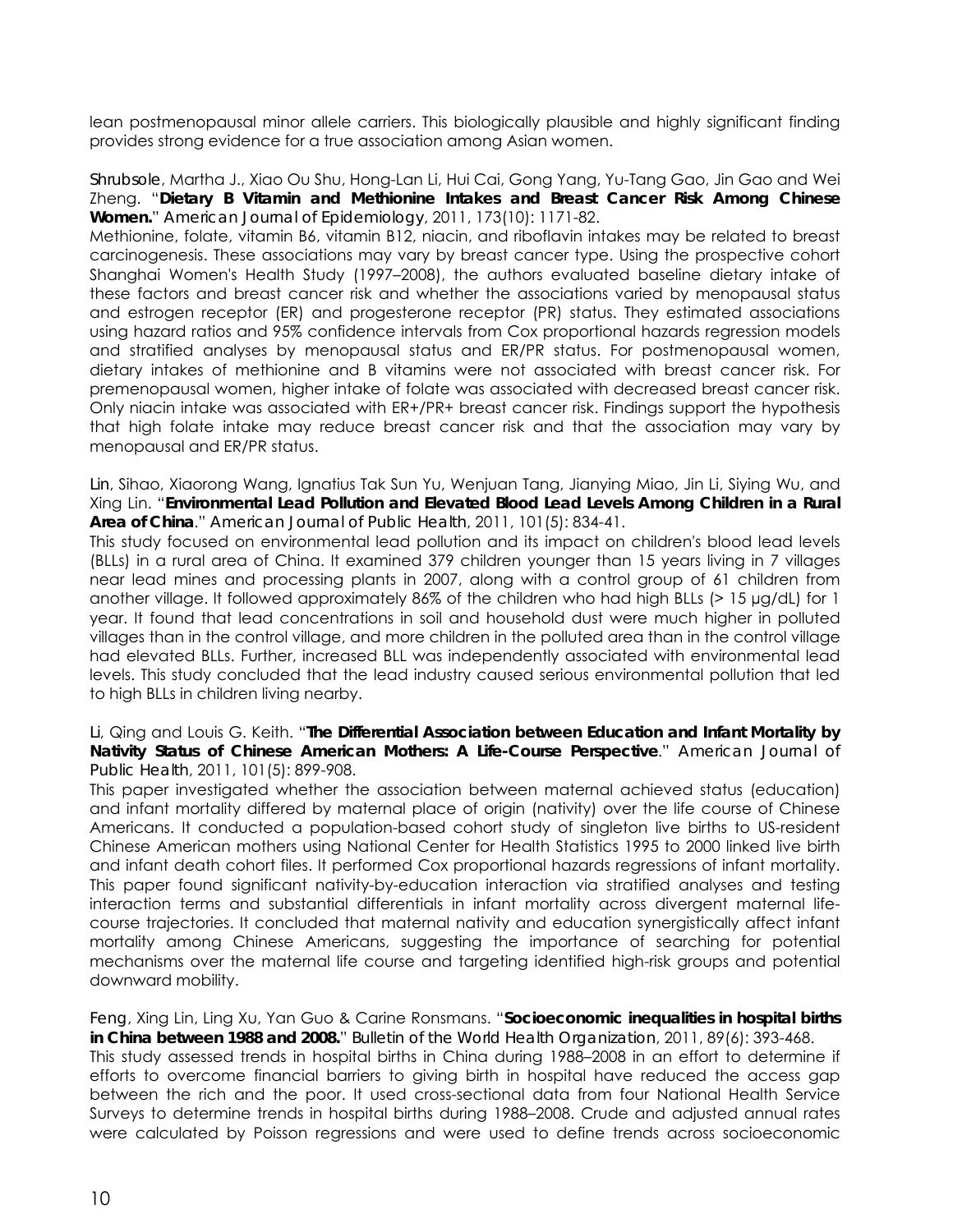regions and households in different income quintiles. It found that in 2008 women throughout China were giving birth in hospital almost universally except in region IV, the most remote rural region. Hospital births in this region had increased steadily before 2002, but after that year the upward trend slowed down. Inequalities between socioeconomic regions were greater than among individual households belonging to different income strata. By 2008 the difference between lowand high-income households in the proportion of hospital births had become very small (87.7% and 96.1%, respectively).

*Chen*, Yuyu, and Weibo Xing. "**Quantity, quality, and regional price variation of cigarettes: Demand analysis based on a household survey in China**." *China Economic Review*, 2011, 22(2): 221-32. This paper investigates the price elasticity of cigarettes using an urban household survey in China. It finds that cigarette price is an important determinant of smoking. In a two-part model, the overall price elasticity is − 0.82. Tobacco demand is influenced by both price and quality. The standard price elasticities net of the quality effect of tobacco demand are between − 0.70 and − 0.35. In addition, the estimated own-price elasticities of cigarettes are − 0.57 and − 0.81 from two demand systems of Chinese households. These elasticities suggest that government revenue from the tobacco tax will increase if the tobacco excise tax rate goes up.

*Bhattacharyya*, Onil, Yin Delub, Sabrina T. Wong and Chen Bowen. "**Evolution of primary care in China 1997–2009**." *Health Policy*, 2011, 100(2-3): 174-80.

This paper draws on policy analysis, literature review, and a secondary analysis of two case studies and two surveys to review the structure of community health services and public reaction to them. The results suggest that despite several years of primary care reform, current performance remains poor. The capacity of providers is low, services are not felt to be affordable, and patients report concerns about safety, all contributing to low utilization of community health facilities. This paper argues that the minimum skill set for community health service providers should be clearly defined and a quality and accountability framework for community health service is needed.

## *Zhang*, Xuanchuan, Li-Wu Chen, Keith Mueller, Qiao Yu, Jiapeng Liu and Ge Lin. "**Tracking the effectiveness of health care reform in China: A case study of community health centers in a district of Beijing**." *Health Policy*, 2011, 100(2-3): 181-88.

This paper evaluates the effectiveness of urban health reform policies in Beijing since 2007 that provided universal health insurance and strengthened local government-owned community health centers (CHCs). Pre- and post-reform data on outpatient visits, staff, and financial statements among all CHCs in a district in Beijing were analyzed by the nonparametric Kruskal–Wallis method. The post-reform data showed a substantial increase in outpatient visits at the district level, but the number of outpatient visits was flat at the CHC level. In addition, short-term CHC responses to reform policies have not been cost effective. The overall increase in outpatient visits at the district level conceals the fact that CHCs within the district were unable to attract a greater number of patients. The lack of operational efficiency in the process of establishing and transforming CHCs may put the primary care system at financial risk in the long run.

Xie, R-H, S Liao, H Xie, Y Guo, M Walker, S W Wen. "**Infant sex, family support and postpartum depression in a Chinese cohort**." *Journal of Epidemiology & Community Health*, 2011, 65:722-726. This study assessed the impact of prenatal and postnatal family support on the association between infant sex and postpartum depression (PPD). From February to September 2007, 534 pregnant women were consecutively recruited from a hospital in Changsha, China during their prenatal visits at 30–32 weeks of gestation. They completed the 2 weeks postpartum survey and had no recorded major psychiatric disorders and obstetric and/or pregnancy complications. This study found that postnatal family support scores were much lower in women who gave birth to a female infant, and the odds ratio of PPD was 3.67 (95% CI 2.31 to 5.84) for them as compared to women who gave birth to a male infant. After adjusting by postnatal support from all family members, husband and parents, the odds ratios of PPD for women who gave birth to a female infant decreased to 2.06 (95% CI 1.20 to 3.53), 2.89 (95% CI 1.76 to 4.77) and 2.20 (95% CI 1.28 to